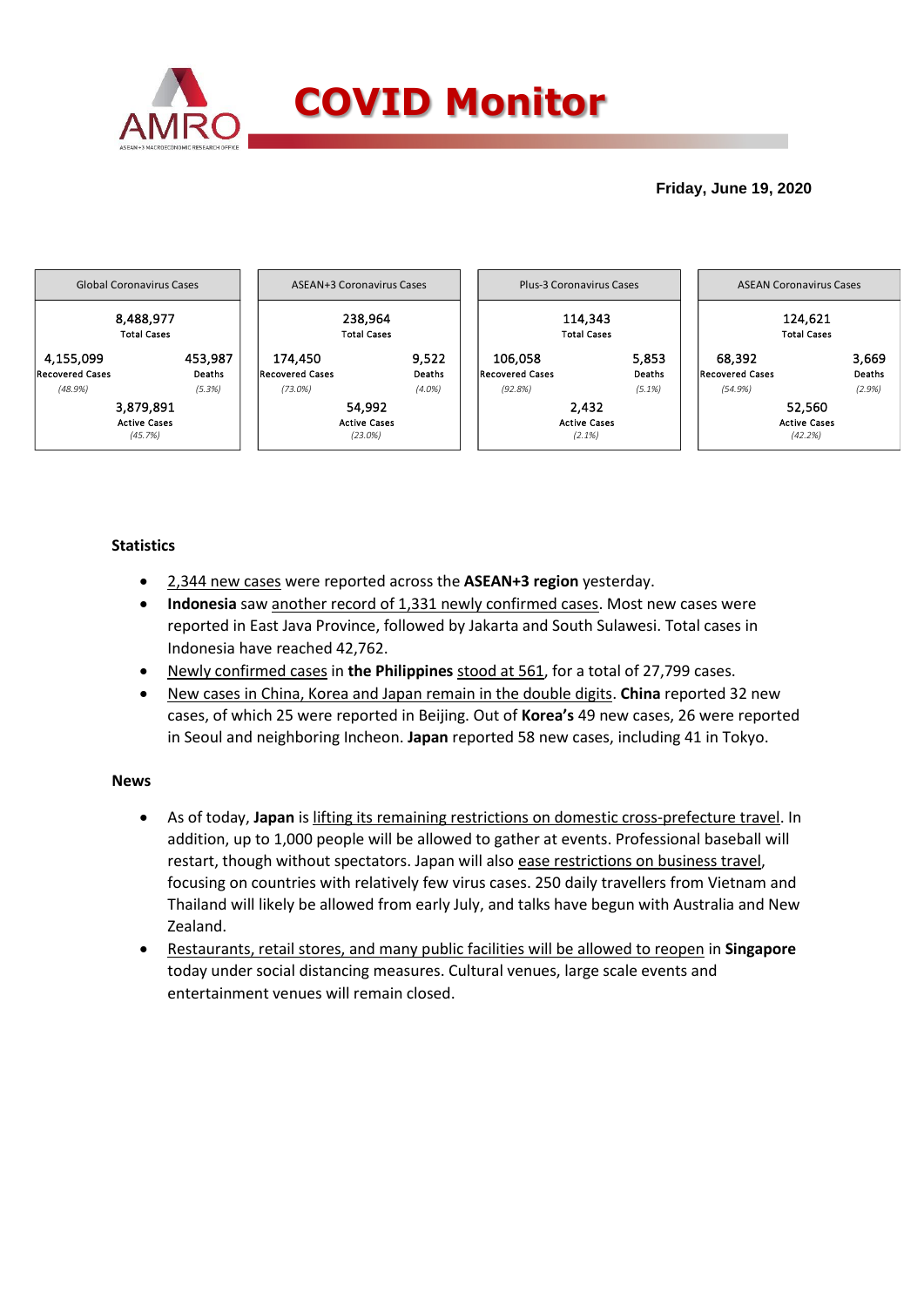

#### Overview of Confirmed COVID-19 Cases

Data as of 18/6/2020

| <b>Economy</b>        | <b>Total</b><br>Cases | Cases per 1M<br>Population | <b>New</b><br>Cases     | <b>New Cases</b><br>per 1M Pop. | <b>New Cases</b><br>$(7$ -day avg) <sup>1</sup> | <b>ANew</b><br>Cases    | ∆% New<br>Cases | <b>Total</b><br><b>Deaths</b> | <b>New</b><br><b>Deaths</b> | Fatality<br>Rate (%) | <b>Total</b><br><b>Recovered</b> | Recovery<br>Rate $(%)2$  | <b>Active</b><br>Cases |
|-----------------------|-----------------------|----------------------------|-------------------------|---------------------------------|-------------------------------------------------|-------------------------|-----------------|-------------------------------|-----------------------------|----------------------|----------------------------------|--------------------------|------------------------|
| Global                | 8,488,977             |                            | 139,027                 |                                 |                                                 | $-36,983$               | 1.7             | 453,987                       | 5,028                       | 5.3                  | 4,155,099                        | 48.9                     | 3,879,891              |
| ASEAN+3               | 238,964               |                            | 2,344                   |                                 |                                                 | 457                     | 1.0             | 9,522                         | 71                          | 4.0                  | 174,450                          | 73.0                     | 54,992                 |
| Plus-3                | 114,343               |                            | 143                     |                                 |                                                 | $\overline{2}$          | 0.1             | 5,853                         | 0                           | 5.1                  | 106,058                          | 92.8                     | 2,432                  |
| <b>ASEAN</b>          | 124,621               |                            | 2,201                   |                                 |                                                 | 455                     | 1.8             | 3,669                         | 71                          | 2.9                  | 68,392                           | 54.9                     | 52,560                 |
|                       |                       |                            |                         |                                 |                                                 |                         |                 |                               |                             |                      |                                  |                          |                        |
| China                 | 83,325                | 59                         | 32                      | 0.0                             |                                                 | $\overline{4}$          | 0.0             | 4,634                         | $\pmb{0}$                   | 5.6                  | 78,398                           | 94.1                     | 293                    |
| Hong Kong, China      | 1,124                 | 147                        | $\overline{\mathbf{4}}$ | 0.5                             |                                                 | $-4$                    | 0.4             | $\overline{4}$                | $\mathbf 0$                 | 0.4                  | 1,072                            | 95.4                     | 48                     |
| Japan                 | 17,588                | 140                        | 58                      | 0.5                             |                                                 | 12                      | 0.3             | 935                           | $\mathbf 0$                 | 5.3                  | 15,753                           | 89.6                     | 900                    |
| Korea                 | 12,306                | 236                        | 49                      | 0.9                             |                                                 | $-10$                   | 0.4             | 280                           | $\mathbf 0$                 | 2.3                  | 10,835                           | 88.0                     | 1,191                  |
|                       |                       |                            |                         |                                 |                                                 |                         |                 |                               |                             |                      |                                  |                          |                        |
| Indonesia             | 42,762                | 158                        | 1,331                   | 4.9                             |                                                 | 300                     | 3.2             | 2,339                         | 63                          | 5.5                  | 16,798                           | 39.3                     | 23,625                 |
| Malaysia              | 8,529                 | 257                        | 14                      | 0.4                             |                                                 | $\overline{4}$          | 0.2             | 121                           | $\mathbf 0$                 | 1.4                  | 8,000                            | 93.8                     | 408                    |
| Philippines           | 27,799                | 253                        | 561                     | 5.1                             |                                                 | 104                     | 2.1             | 1,116                         | 8                           | 4.0                  | 7,090                            | 25.5                     | 19,593                 |
| Singapore             | 41,473                | 7,273                      | 257                     | 45.1                            |                                                 | 10                      | 0.6             | 26                            | $\mathbf 0$                 | 0.1                  | 32,712                           | 78.9                     | 8,735                  |
| Thailand              | 3,141                 | 46                         | 6                       | 0.1                             |                                                 | 6                       | 0.2             | 58                            | $\mathbf 0$                 | 1.8                  | 2,997                            | 95.4                     | 86                     |
|                       |                       |                            |                         |                                 |                                                 |                         |                 |                               |                             |                      |                                  |                          |                        |
| Brunei Darussalam     | 141                   | 313                        | $\mathbf 0$             | 0.0                             |                                                 | $\mathbf 0$             | 0.0             | 3                             | $\mathbf 0$                 | 2.1                  | 138                              | 97.9                     | 0                      |
| Cambodia              | 129                   | 8                          | $\,1\,$                 | 0.1                             |                                                 | $\mathbf{1}$            | 0.8             | $\mathbf 0$                   | $\mathbf 0$                 | 0.0                  | 126                              | 97.7                     | 3                      |
| Lao PDR               | 19                    | 3                          | $\mathbf 0$             | 0.0                             |                                                 | $\mathsf 0$             | 0.0             | $\mathbf 0$                   | $\mathbf 0$                 | 0.0                  | 19                               | 100.0                    | $\pmb{0}$              |
| Myanmar               | 286                   | 5                          | 24                      | 0.4                             | Navn                                            | 24                      | 9.2             | 6                             | $\mathbf 0$                 | 2.1                  | 187                              | 65.4                     | 93                     |
| Vietnam               | 342                   | $\overline{a}$             | $\overline{7}$          | 0.1                             |                                                 | 6                       | 2.1             | $\mathbf 0$                   | $\mathbf 0$                 | 0.0                  | 325                              | 95.0                     | 17                     |
| Belgium               | 60,348                | 5,240                      | 104                     | 9.0                             |                                                 | $-110$                  | 0.2             | 9,683                         | 8                           | 16.0                 | 16,724                           | 27.7                     | 33,941                 |
| France                | 190,107               | 2,925                      | 201                     | 3.1                             |                                                 | $-2$                    | 0.1             | 29,540                        | 28                          | 15.5                 | 70,322                           | 37.0                     | 90,245                 |
| Germany               | 189,817               | 2,288                      | 1,213                   | 14.6                            |                                                 | 861                     | 0.6             | 8,875                         | 24                          | 4.7                  | 173,847                          | 91.6                     | 7,095                  |
| Italy                 | 238,159               | 3,954                      | 331                     | 5.5                             |                                                 | $\overline{\mathbf{3}}$ | 0.1             | 34,514                        | 66                          | 14.5                 | 180,544                          | 75.8                     | 23,101                 |
| Netherlands           | 49,319                | 2,854                      | 115                     | 6.7                             |                                                 | $-2$                    | 0.2             | 6,078                         | $\overline{4}$              | 12.3                 |                                  | $\overline{\phantom{a}}$ |                        |
| Spain                 | 245,268               | 5,233                      | 585                     | 12.5                            |                                                 | 230                     | 0.2             | 28,752                        | $\mathbf 0$                 | 11.7                 | 150,376                          | 61.3                     | 53,521                 |
| Switzerland           | 31,200                | 3,608                      | 13                      | 1.5                             |                                                 | $-20$                   | 0.0             | 1,956                         | $\mathbf 0$                 | 6.3                  | 28,900                           | 92.6                     | 344                    |
| <b>United Kingdom</b> | 301,935               | 4,489                      | 1,218                   | 18.1                            |                                                 | 101                     | 0.4             | 42,373                        | 135                         | 14.0                 |                                  | $\overline{\phantom{a}}$ |                        |
|                       |                       |                            |                         |                                 |                                                 |                         |                 |                               |                             |                      |                                  |                          |                        |
| Brazil                | 978,142               | 4,627                      | 22,765                  | 107.7                           |                                                 | $-9,423$                | 2.4             | 47,748                        | 1,238                       | 4.9                  | 534,580                          | 54.7                     | 395,814                |
| Canada                | 101,877               | 2,694                      | 386                     | 10.2                            |                                                 | $-18$                   | 0.4             | 8,361                         | 49                          | 8.2                  | 63,782                           | 62.6                     | 29,734                 |
| Chile                 | 225,103               | 11,569                     | 4,475                   | 230.0                           |                                                 | $-31,704$               | 2.0             | 3,841                         | 226                         | 1.7                  | 186,441                          | 82.8                     | 34,821                 |
| Mexico                | 165,455               | 1,302                      | 5,662                   | 44.6                            |                                                 | 732                     | 3.5             | 19,747                        | 667                         | 11.9                 | 122,180                          | 73.8                     | 23,528                 |
| Peru                  | 244,388               | 7,445                      | 3,480                   | 106.0                           |                                                 | $-272$                  | 1.4             | 7,461                         | 204                         | 3.1                  | 131,190                          | 53.7                     | 105,737                |
| <b>United States</b>  | 2,184,647             | 6,599                      | 27,651                  | 83.5                            |                                                 | 2,147                   | 1.3             | 118,280                       | 723                         | 5.4                  | 599,115                          | 27.4                     | 1,467,252              |
|                       |                       |                            |                         |                                 |                                                 |                         |                 |                               |                             |                      |                                  |                          |                        |
| Australia             | 7,409                 | 285                        | 18                      | 0.7                             |                                                 | $-3$                    | 0.2             | 103                           | $\mathbf 0$                 | 1.4                  | 6,878                            | 92.8                     | 429                    |
| India                 | 380,532               | 278                        | 13,586                  | 9.9                             |                                                 | 705                     | 3.7             | 12,573                        | 336                         | 3.3                  | 204,711                          | 53.8                     | 163,248                |
| Iran                  | 197,647               | 2,349                      | 2,596                   | 30.9                            |                                                 | $-16$                   | 1.3             | 9,272                         | 87                          | 4.7                  | 156,991                          | 79.4                     | 31,384                 |
| Russia                | 560,321               | 3,822                      | 7,772                   | 53.0                            |                                                 | $-52$                   | 1.4             | 7,650                         | 182                         | 1.4                  | 313,409                          | 55.9                     | 239,262                |
| Saudi Arabia          | 145,991               | 4,199                      | 4,757                   | 136.8                           |                                                 | $-162$                  | 3.4             | 1,139                         | 48                          | 0.8                  | 93,915                           | 64.3                     | 50,937                 |
| Turkey                | 184,031               | 2,190                      | 1,304                   | 15.5                            |                                                 | $-125$                  | 0.7             | 4,882                         | 21                          | 2.7                  | 156,022                          | 84.8                     | 23,127                 |

Source: Haver Analytics, sourced from John Hopkins University; AMRO staff calculations.

Notes: New cases since previous day. Δ% refers to percentage change since previous day. Fatality rate measured as deaths per confirmed infections.<br>1/ Since January 31, 2020.<br>2/ Recovery rate is a proxy for the stage of the